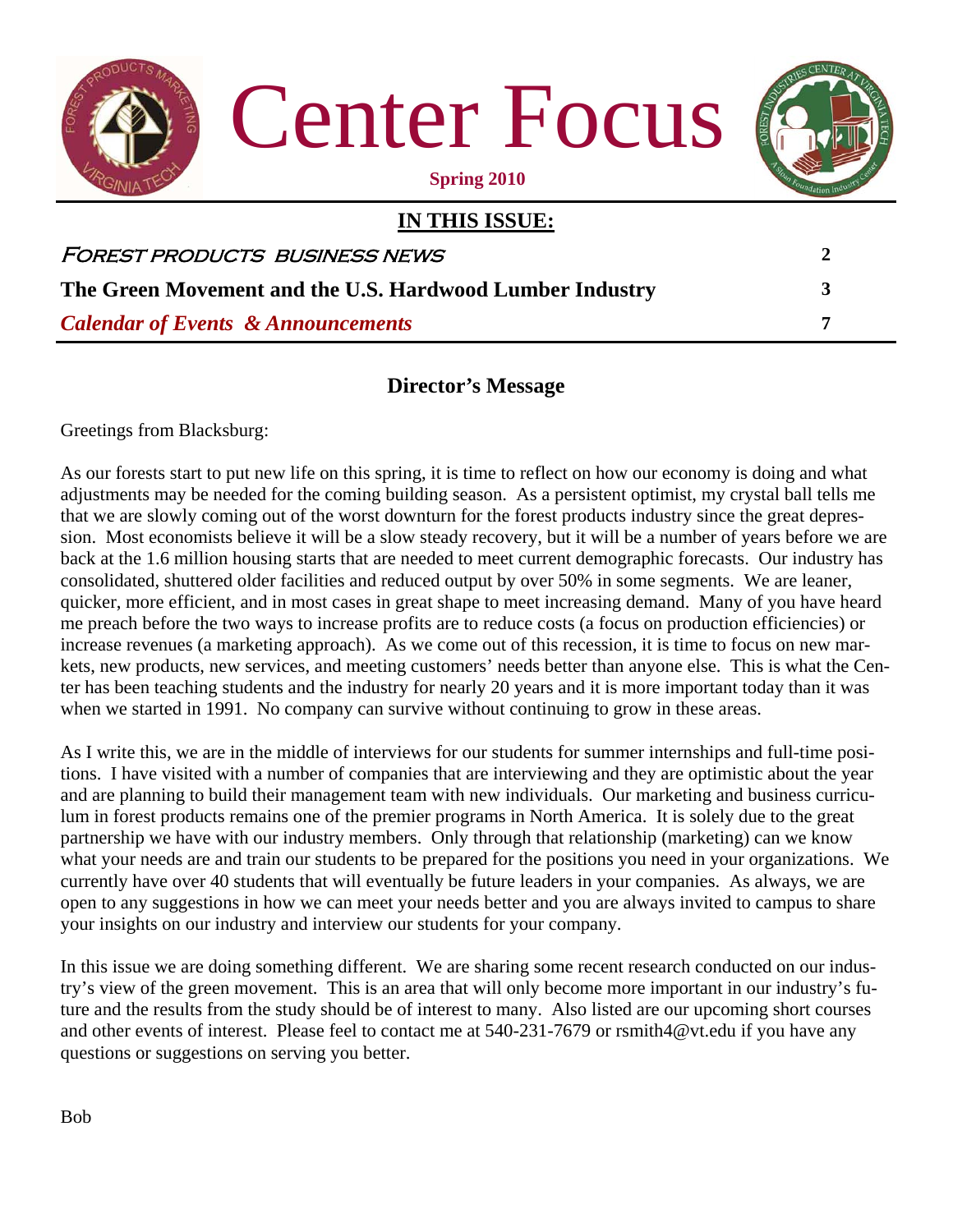## Forest products business news

- The Renewable Fuels Association expects the 28 cellulosic ethanol refineries being developed in the US to expand significantly once they are commissioned. The refineries will have a combined initial capacity of 170 million gallons per year. The combined capacity for the existing 189 biorefineries in the US is 11.9 billion gallons per year. *ICIS Chemical Business*.
- Uniboard, Canadian subsidiary of the German Pfleiderer, had put on stream a new facility for medium-density and high-density fiberboard in North Carolina. The new production site has an output capacity of 400,000 m3 of fiberboard and 300,000 m3 of particleboard a year. *German News Digest*.
- The independent Sustainable Forestry Initiative (SFI) program continues to grow, recently achieving 2,000 chain-of-custody certified locations. *Targeted News Service*.
- USDA Secretary Tom Vilsack says a \$9 million federal loan is going toward a new wood pellet plant in Island Pond, VT, creating 34 new jobs in the Northeast Kingdom. The company plans to turn hardwood lumber into pellets that can be burned for heat. *Associated Press Newswires*.
- The WoodShow Dubai , the Middle East's only wood industry-focused exhibition, will kick off its 2010 edition, with over 250 global exhibitors from more than 40 countries set to participate during its three-day run from April 13 to 15 at the Dubai Airport Expo. *Emirates News Agency*.
- Standard & Poor lifted its outlook on Masco Corp. (MAS) from negative to stable, citing expectations of a housing market recovery in 2010, which will help improve the market for home repairs and remodeling. *Dow Jones News Service*.
- In a sign that the battered home-improvement sector is poised for recovery, Home Depot Inc. reported a better-than-expected profit for the fourth quarter Tuesday, after improved demand for kitchen, bath, paint and flooring products led to its first same-store sales gain in almost four years. *MarketWatch*.
- Log exports from Washington and Oregon fell a little more than 10 percent last year, but softwood lumber exports from the region jumped 17.5 percent from 2008. *Associated Press Newswires*.
- The growing demand for energy from biomass is a boon for wood pellet producers but it threatens to drive up costs for the existing pulp and paper sector, says a report by the International Wood Markets Group. The Vancouver research firm says the wood biomass energy industry is being driven forward by government subsidies and policies. Pulp and composite wood board producers are competing for the same fiber, driving up their costs. Global pellet production was 14 million tons in 2008. Production is expected to hit 18 million tons by the end of 2010. *Vancouver Sun*.
- Renewable energy accounted for 10.5% of US energy production and 10.2% of the net electrical generation in the nine months through September 2009, according to the US Energy Information Administration's Monthly Energy Review released in December. *ADP Renewable Energy Track*.

Forest Products Business News has been designed for educational and engagement purposes only. The intention is to report news that affects various business segments of the forest products industry. Any comments or questions should be referred to: **omar.espinoza@vt.edu** 

## **Center Focus**



Published Quarterly by The Center for Forest Products Marketing and Management

Department of Wood Science and Forest Products Virginia Tech 1650 Ramble Road Mail Code 0503 Blacksburg, VA 24061

> **EDITOR**  Omar Espinoza

**CONTRIBUTING EDITORS**  Angie Riegel Bob Smith

**PHONE: (540) 231-4403 FAX: (540) 231-8868** 



VT/0023/0801/1.7M/220696

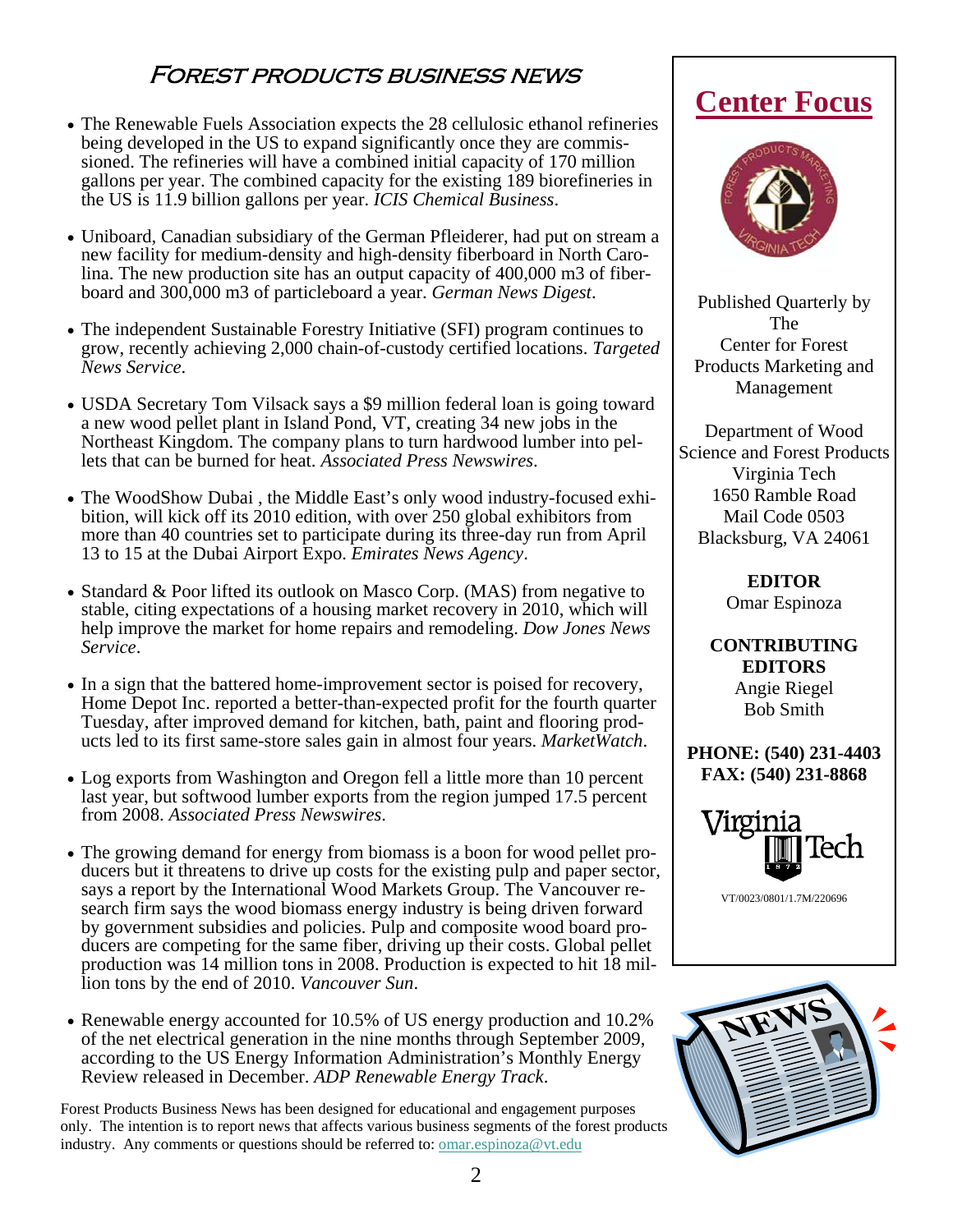## **The Green Movement and the U.S. Hardwood Sawmill Industry**

By: Omar Espinoza, Robert Smith, and Urs Buehlmann

The "green" movement is one of the most important developments of the last decades. It originated from concerns about energy independence, global warming, and environmental sustainability. These concerns have moved governments around the globe to issue policy aimed at ensuring the sustainable use of natural resources and the prevention of waste; international agencies have been created to promote the responsible utilization of resources; and businesses are making efforts to include environmental issues in their corporate culture. The U.S. hardwood industry has not been unaffected by the environmental movement, and two developments in particular will most likely affect companies in this industrial sector: the increasing adoption of green building standards and the growing demand for forest certification.

## **Forest Certification**

Forest certification initiatives have the purpose of promoting the sustainable utilization of forests, from an environmental, economic, and social point of view. Forest certification invariably involves verification by a third party, which makes sure that the practices followed do not damage the natural forests. Several certification schemes exist; the most important in the U.S. are the Sustainable Forest Initiative (SFI), the Forest Stewardship Council (FSC), and the Programme for the Endorsement of Forest Certification, and the American Tree farm System (ATFS), and the Canadian Standard Association forest standard (CSA). There are differences between these systems from a certification process point of view (number of standards, performance measures, or specific practices evaluated), or based on their main constituents (ATFS, PEFC, and SFI are seen as more supportive of [i](#page-5-0)ndustry; while FSC is more aligned with international NGOs)<sup>i</sup>. It is claimed that forest certification can improve a company's image, facilitate access to certain markets, and may allow charging of price premiums.

A number of studies have concluded that, contrary to what happens in other regions of the world, the U.S. market has not yet embraced forest certification. A survey among U.S. homeowners concluded that the U.S. customer is still not willing to pay a premium for environmentally-certified wood products<sup>"</sup>. Similarly, in a focus-group study of customer perceptions, participants stated that environmental concerns were not a major concern for wood products purchasing decision-making<sup>[iii](#page-5-2)</sup>.

## **Green Building**

According to the Environmental Protection Agency's definition, green building is "the practice of creating structures and using processes that are environmentally responsible and resource-efficient throughout a building's life-cycle"<sup>[iv](#page-5-3)</sup>, from design to deconstruction. As for forest certification, a number of programs have been created. There are about 50 regional and national green building programs in the U.S. Most of them contain guidelines for energy-efficient products, materials, and construction practices; they also promote the use of renewable energy sources and recycling. Similarly to forest certification, virtually all green building systems include third-party verification. Probably the most notable green building systems are the Leadership in Energy Environmental Design (LEED), the Green Globes program, the National Association of Home Builders' (NAHB) Green Building Guidelines, and the EPA's Energy Star program. Examples of notable state and regional programs are the Austin Green Builder Program, the King County (Seattle) Built Green Program, and the Built Green Colorado Program.

In general, green building programs have been criticized by the wood products industry because most of them require proof of responsible practices (i.e., environmental certification) only for wood, and because some of their prescriptions encourage the use of bamboo by considering it an "environmentally preferable material." Nevertheless, green building is becoming an important driver for demand of certified wood. The LEED program only recognizes FSC-certified material, whereas the Green Globe program recognizes all major North American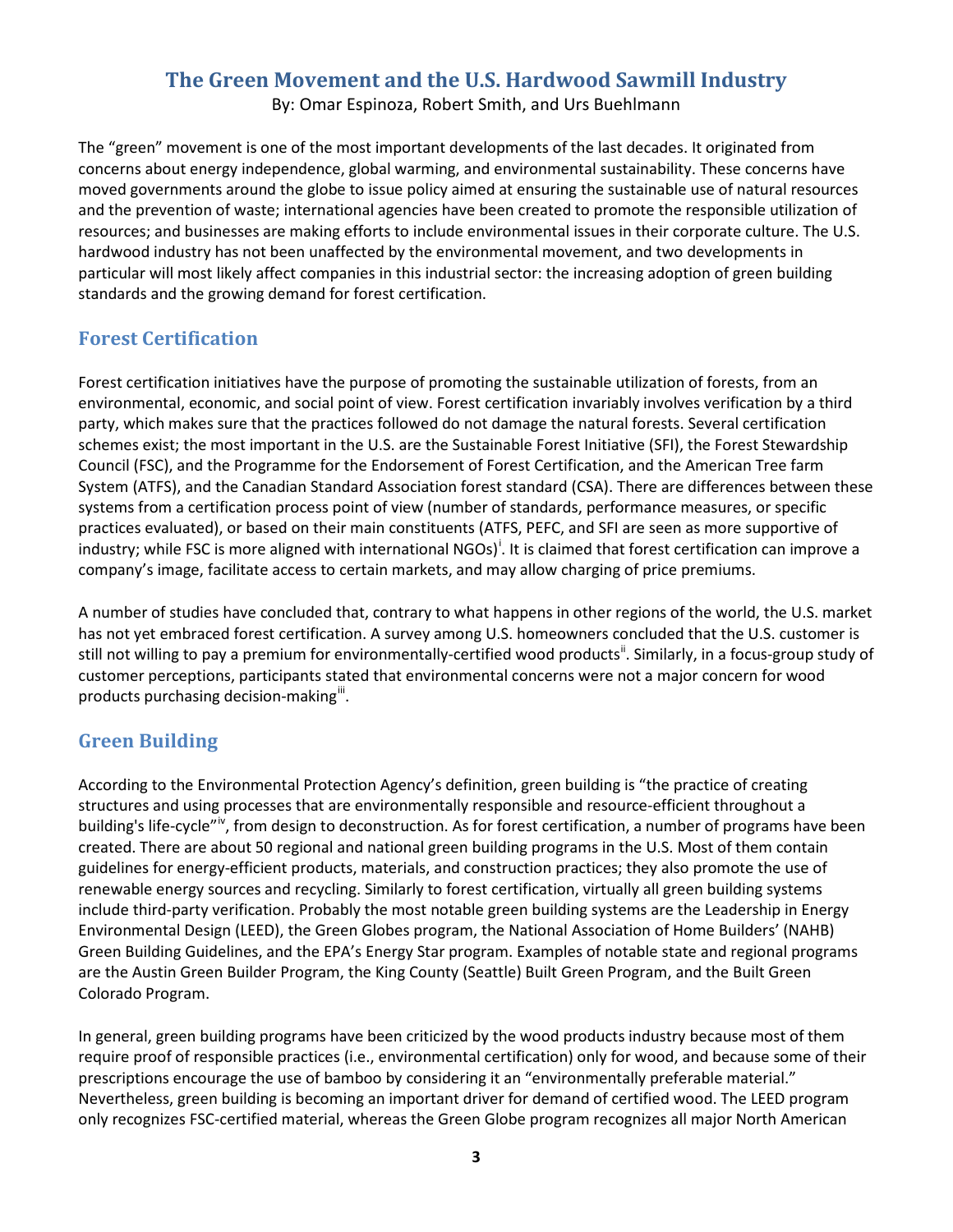forest certification schemes (SFI, ATFS, CSA, and the FSC). It has been suggested that green building standards need to use globally recognized life-cycle analysis standards to rate the real environmental impact of construction materials. The Consortium for Research on Renewable Industrial Materials (CORRIM) has been developing a "scientifically sound database of the en[v](#page-5-4)ironmental and economic impacts" of wood building materials", from planting to demolition.

## **Survey of Hardwood Lumber Manufacturers**

The Center for Forest Products Marketing and Management at Virginia Tech has conducted a study to investigate the impact of the green movement on U.S. hardwood lumber manufacturers, and the perceptions in the industry about green building and forest certification. A total of 1,216 hardwood lumber manufacturers were sent a nineitem questionnaire with questions ranging from awareness of forest certification and green building systems, to financial benefits from certification. Results are presented next.

The first question of our survey was aimed at learning the level of awareness of forest certification and green building systems among hardwood lumber manufacturers. Responses revealed that there is a higher degree of familiarity with forest certification schemes than with green building programs (an average of 3.4 compared to 2.4, in a scale from 1 to 7, see [Figure 1\)](#page-3-0). One explanation for this difference is the fact that lumber manufacturers are closer to the source of raw material (forest resources) than to the final customer (residential building). Also, the wood products industry has given little attention to green building programs, probably because these systems are seen as unfavorable to wood as a construction material. Among forest certification schemes, respondents had the highest degree of familiarity with SFI, followed by the FSC and the ATFS. This is consistent with what is reported by the organizations as total certified area in North America (over 181 million acres for SFI, 109 million for FSC, and 24 ATFS<sup>[vi](#page-5-5)</sup>). Regarding green building standards, the National Green Building Standard and the Leadership in Energy and Environmental Design programs were the most recognized (2.7 for both).





<span id="page-3-0"></span>**Figure 1. Familiarity of respondents with forest certification and green building programs.**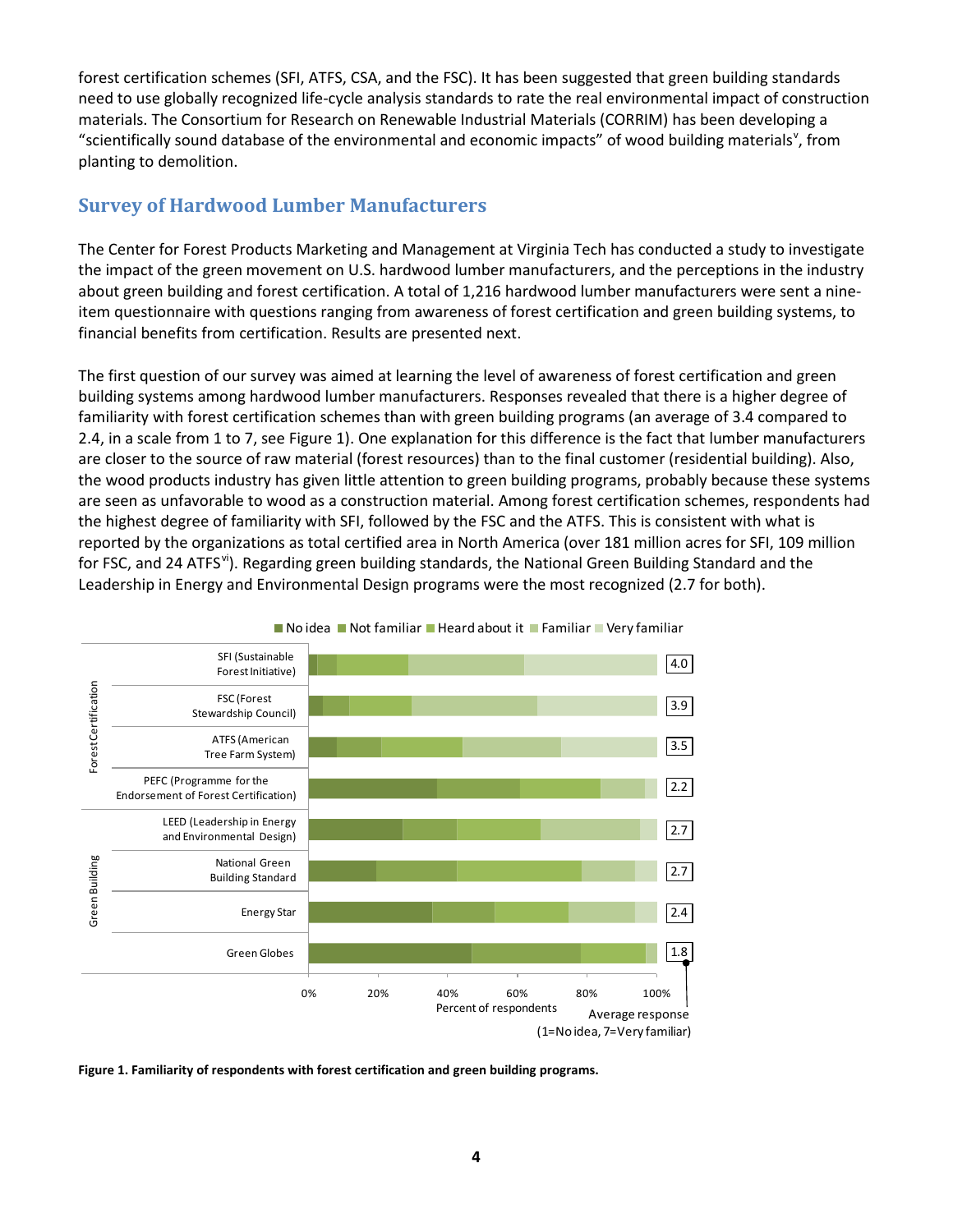**Does your company have (or is planning to get ) chain of custody certification under one of the following programs?**



<span id="page-4-0"></span>**Figure 2. Extent of chain of custody certification programs.**

Since forest certification and green building standards are voluntary and conceived to be market-driven, it is important that customers are aware of, and willing to purchase certified material, the survey aimed at learning about the frequency with which customers of hardwood sawmills ask for certified lumber and the green building rating of the product [\(Figure 3\)](#page-4-1). Thirty percent of companies reported being asked for certified lumber by their customer "frequently" or "sometimes," whereas the corresponding percentage for green building rating was only 8%. Three fifths of respondents reported not being asked at all about the green building points of

Also of interest was to learn the extent of chain of custody certification among respondents[. Figure 2](#page-4-0) shows the results for this question. Overall, 29% of respondents reported to have chain of custody certification at the time of the survey, and 26% were planning to certify their operations. Regarding a specific certification system, nearly the same proportion of companies was SFI- and FSC-certified, with a slightly higher number of companies being SFI-certified. Only 3.2% of companies had ATFS certification.

<span id="page-4-1"></span>

their products. This points towards a need of education. **Figure 3. Frequency of customers' requests for green material.**

It is important that producers have economic incentives to adopt these programs. These economic incentives can originate from growing demand for certified products, price premiums, and access to attractive markets. Companies with certification were asked whether they were benefiting financially from it. Three quarters of respondents that reported having some kind of chain of custody certification answered that they were not obtaining any financial benefit from certification.

Green building programs are mostly based on a point system, where a certain number of points are assigned for each verified practice or material used, depending on their environmental impact. Thus, it is important for producers to know how their products rate in this system. Only 11.4% of respondents were aware of the green building points and only 7.7% of those reporting knowledge of this information used it in advertising.

Hardwood lumber producers were also asked their level of agreement with several statements regarding environmental issues. Answers are summarized in [Figure 4.](#page-5-6) Most agree that demand for lumber certified for "green-building" will increase (77%) and that customers are increasingly concerned about the environment (62%). Companies stated that they have reduced their environmental footprint during the last 3 years (68%) and that they are pursuing environmentally-conscious policies (72%). Most respondents do not think certified lumber allows for higher profit margins (81%), and that green building standards will help their industry (62%).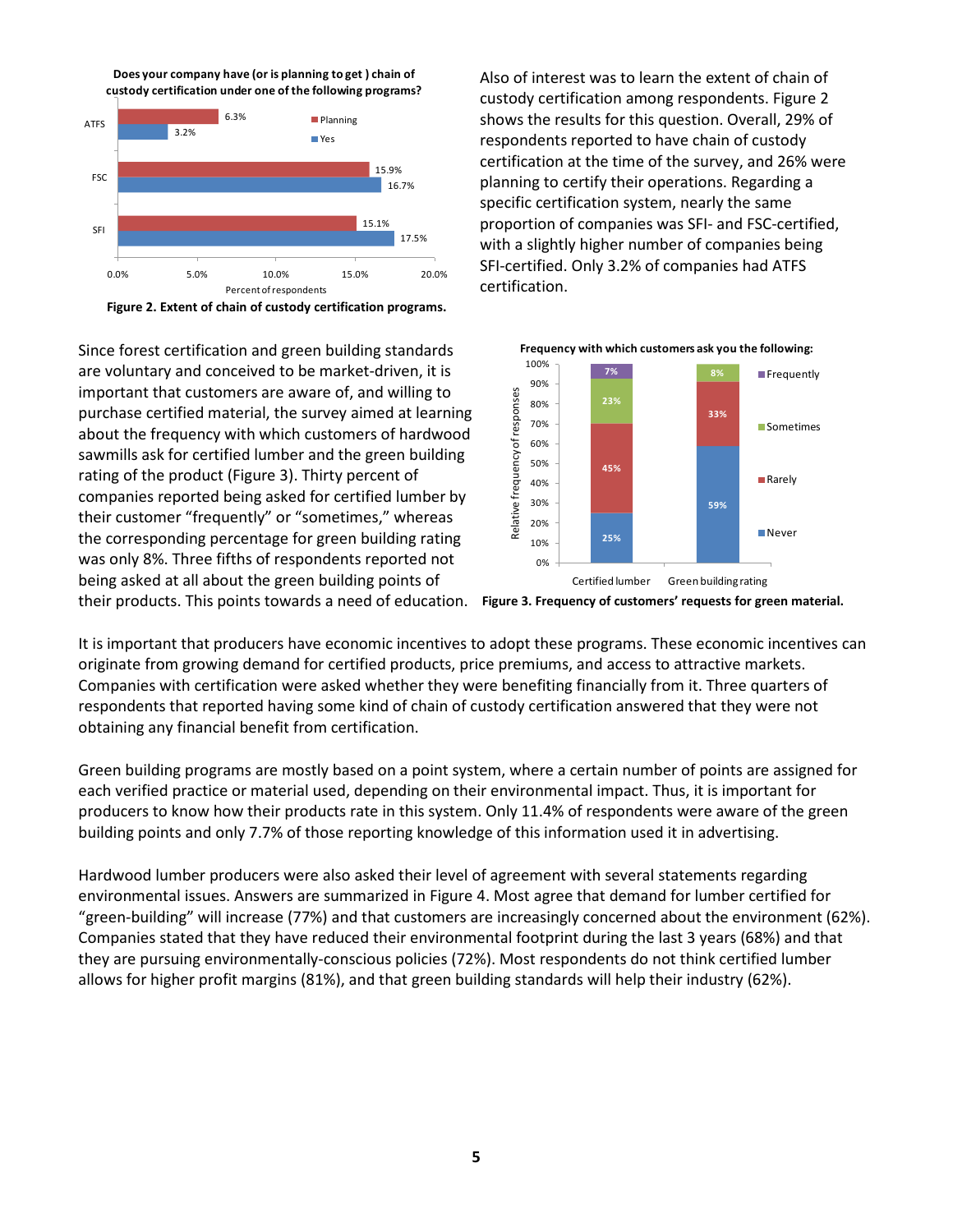

#### <span id="page-5-6"></span>**Figure 4. Level of agreement with environmental-related statements.**

Lastly, the questionnaire included an open-ended question for respondents to write about what the industry should do to benefit from the green movement. A majority of respondents (36%) stated that efforts should focus on educating the public and promoting hardwood as a "green" material. Twenty seven percent of respondents thought that standards should be changed to reflect the industry's reality and that the certification should be streamlined or improved. A surprising number of respondents (24%) expressed their opinion in negative terms, going from "eliminate certification" to "green movement is a hoax." Other responses were along the lines of making certification more affordable for small operations, charge more for certified products, and improving legislation.

#### **Summary**

 $\overline{a}$ 

The green movement will have great impact on the U.S. hardwood industry, and presents both opportunities and threats for the sector. The promised price premiums for environmentally-certified lumber have not materialized, but businesses are increasingly realizing that being perceived by the market as social and environmentally responsible is in their interest. Green building standards will become a major driver for forest-certified lumber; however, awareness of green building programs and standards is very low among producers. The industry needs to do more in terms of educating the public about the environmental benefits of wood as a construction material, and green building standards need to include in their evaluation of materials the environmental impact from a life-cycle perspective.

<span id="page-5-0"></span><sup>&</sup>lt;sup>i</sup> Hansen, E., Fletcher, R., Cashore, B., & Mcdermott, C. (2006). Forest Certification in North America. College of Forestry -Extension Publication, (EC 1518), 12. http://owic.oregonstate.edu/pubs/EC1518.pdf

<span id="page-5-1"></span>ii Ozanne, L. K., & Vlosky, R. P. (2003). Certification from the U.S. consumer perspective: A comparison from 1995 and 2000. [Journal article]. 53(3), 13-21.

<span id="page-5-2"></span>iii Teisl, M. F., Peavey, S., Newman, F., Buono, J., & Hermann, M. (2002). Consumer reactions to environmental labels for forest products: A preliminary look. Forest Products Journal, 52(1), 44.

<span id="page-5-3"></span> $\degree$  U.S. Environmental Protection Agency. (2009). Green Building - Basic Information. Retrieved March 29, 2010, from http://www.epa.gov/greenbuilding/pubs/about.htm

<span id="page-5-4"></span><sup>&</sup>lt;sup>v</sup> CORRIM website www.corrim.org.

<span id="page-5-5"></span>vi From: (1) SFI. (2009). SFI and FSC Certification in North America - A Summary Comparison. Sustainable Forest Initiative. (2) American Forest Foundation. (2010). American Tree Farm System - Statistics & FAQ. http://www.treefarmsystem.org/